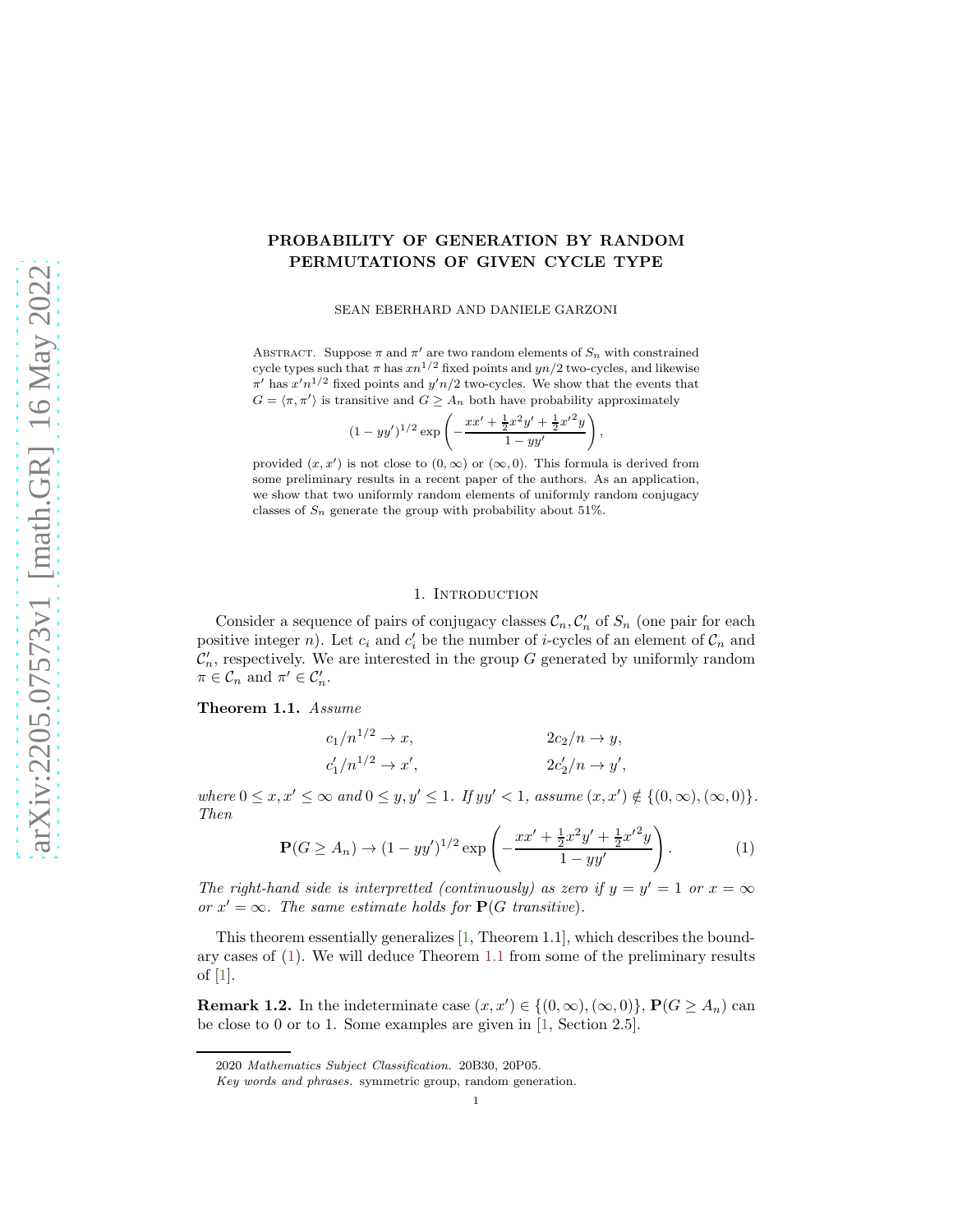### 2. Proof

<span id="page-1-0"></span>By [\[1,](#page-3-0) Theorem 1.1(2)] we may assume  $x+x' < \infty$  and  $yy' < 1$ . By [1, Lemma 4.5] and Lemma 4.9,  $P(G \text{ transitive})$  and  $P(G \geq A_n)$  differ by  $e^{-\Omega(n)}$ , so we may focus on  $P(G$  transitive). As in [\[1,](#page-3-0) Section 3] let  $N_k$  be the number of orbits of G of size k and let

$$
N = \sum_{k=1}^{\lfloor n/2 \rfloor} N_k.
$$

Then G is transitive if and only if  $N = 0$ . By [\[1,](#page-3-0) Lemma 3.3 and Lemma 3.4],  $\mathbf{E} N_k \leq \epsilon_k$  for some constant  $\epsilon_k$  such that  $\sum_k \epsilon_k < \infty$ , which allows us to apply the dominated convergence theorem. Now fix  $k$ . By  $[1, (3)]$ ,

$$
\mathbf{E}N_k = \sum \binom{n}{k}^{-1} \binom{c_1}{d_1} \cdots \binom{c_k}{d_k} \binom{c'_1}{d'_1} \cdots \binom{c'_k}{d'_k} p(d_1, \ldots, d_k; d'_1, \ldots, d'_k),
$$

where the sum goes over all solutions to

$$
k = d_1 1 + d_2 2 + \dots + d_k k
$$
  

$$
k = d'_1 1 + d'_2 2 + \dots + d'_k k
$$

such that  $0 \le d_i \le c_i$  and  $0 \le d'_i \le c'_i$  for each i, and where  $p(d_1, \ldots, d_k; d'_1, \ldots, d'_k)$ is the probability that random permutations  $\tau, \tau' \in S_k$  with cycle types  $1^{d_1} \cdots k^{d_k}$ and  $1^{d'_1} \cdots k^{d'_k}$  generate a transitive subgroup. Write

$$
\mathbf{E}N_k = \Sigma_1 + \Sigma_2,
$$

where  $\Sigma_1$  is the sum of all terms with  $d_i = d'_i = 0$  for each  $i \geq 3$  and  $\Sigma_2$  is the sum of all other terms. If  $d_i + d'_i > 0$  for any  $i \geq 3$  then

$$
\binom{c_1}{d_1} \cdots \binom{c_k}{d_k} \binom{c'_1}{d'_1} \cdots \binom{c'_k}{d'_k} \le O_k(n^{d_1/2 + d_2 + \cdots + d_k} n^{d'_1/2 + d'_2 + \cdots + d'_k}) \le O_k(n^{k-1/2}).
$$

Hence

$$
\Sigma_2 \le O_k(n^{-1/2}).
$$

Now consider  $\Sigma_1$ . We have  $p(d_1, d_2; d'_1, d'_2) = 0$  unless  $d_1 + d'_1 \le 2$ , so if  $k = 2m + 1$ is odd we have

$$
\Sigma_1 = {n \choose k}^{-1} {c_1 \choose 1} {c_2 \choose m} {c'_1 \choose 1} {c'_2 \choose m} p(1, m; 1, m),
$$

while if  $k = 2m$  is even then  $\Sigma_1$  is the sum of three terms:

$$
\Sigma_1 = {n \choose k}^{-1} {c_1 \choose 2} {c_2 \choose m-1} {c_2' \choose m} p(2, m-1; 0, m) + {n \choose k}^{-1} {c_2 \choose m} {c_1' \choose 2} {c_2' \choose m-1} p(0, m; 2, m-1) + {n \choose k}^{-1} {c_2 \choose m} {c_2' \choose m} p(0, m; 0, m).
$$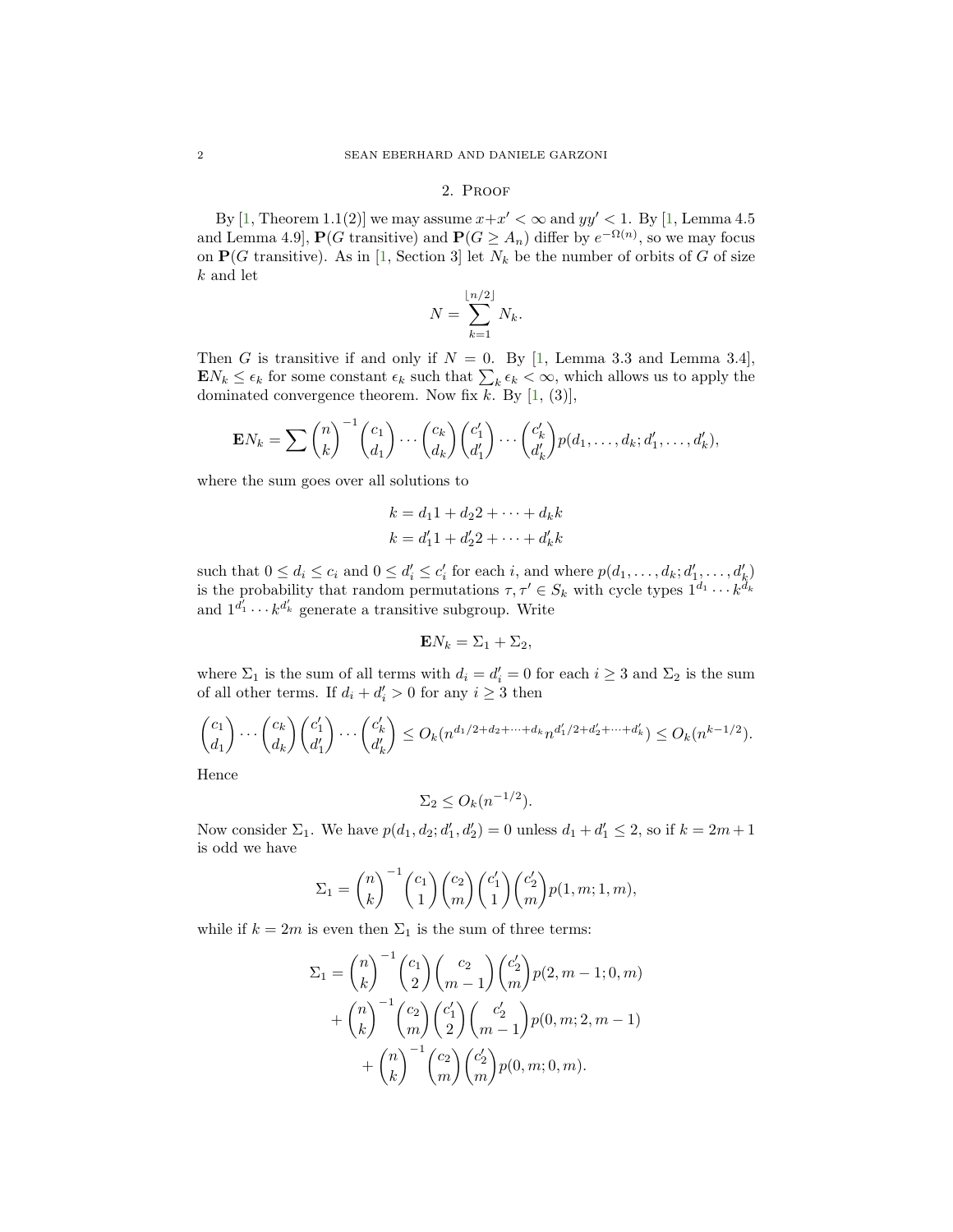The three calculations

$$
p(1, m; 1, m) = \frac{(2m + 1)!}{((2m + 1)!/2^m m!)^2},
$$
  

$$
p(2, m - 1; 0, m) = \frac{(2m)!}{((2m)!/2^{m-1}2!(m - 1)!)} \times ((2m)!/2^m m!)},
$$
  

$$
p(0, m; 0, m) = \frac{(2m - 1)!}{((2m)!/2^m m!)^2}
$$

can be left to the reader (cf. [\[1,](#page-3-0) Lemma 2.1]). Hence, as  $n \to \infty$  with k fixed,

$$
\Sigma_1 \to \begin{cases} xy^m x' y'^m & \text{if } k = 2m + 1 > 0, \\ (x^2/y + x'^2/y') y^m y'^m / 2 + y^m y'^m / (2m) & \text{if } k = 2m > 0. \end{cases}
$$

It follows by the dominated convergence theorem that

$$
\mathbf{E}N = \sum_{k=1}^{\lfloor n/2 \rfloor} \mathbf{E}N_k
$$
  
\n
$$
\rightarrow \sum_{k=2m+1>0} xx'(yy')^m + \sum_{k=2m>0} \left( (x^2/y + x'^2/y')(yy')^m/2 + (yy')^m/(2m) \right)
$$
  
\n
$$
= (xx' + x^2y'/2 + x'^2y/2)/(1 - yy') - \frac{1}{2}\log(1 - yy').
$$

Hence, by [\[1,](#page-3-0) Theorem 3.10],

$$
\mathbf{P}(N=0) = e^{-\mathbf{E}N} + o(1) \rightarrow (1 - yy')^{1/2} \exp\left(-\frac{xx' + \frac{1}{2}x^2y' + \frac{1}{2}x'^2y}{1 - yy'}\right).
$$

<span id="page-2-0"></span>This completes the proof.

## 3. Application

Let  $\mathcal{C}_n$  and  $\mathcal{C}'_n$  be uniformly random conjugacy classes of  $S_n$ , and let  $\pi \in \mathcal{C}_n$ and  $\pi' \in C'_n$  be uniformly random. Let  $G = \langle \pi, \pi' \rangle$ . What is the probability that  $G \geq A_n$ ? The Hardy–Ramanujan asymptotic for the partition function states that

$$
p(n) \sim \frac{a}{n} \exp(2bn^{1/2}),
$$

where  $a = 1/(4\sqrt{3})$  and  $b = \pi/\sqrt{6}$  (see [\[2,](#page-3-1) Proposition VIII.6, p. 578]). Since the cycle type of  $\pi$  is that of a uniformly random partition of n, it follows that

$$
\mathbf{P}(c_1 \geq xn^{1/2}, c_2 \geq yn^{1/2}) \sim \frac{n}{n - (x + 2y)n^{1/2}} \exp(2b(n - (x + 2y)n^{1/2})^{1/2} - 2bn^{1/2})
$$
  
 
$$
\rightarrow \exp(-b(x + 2y)).
$$

In particular note that  $c_2 = o(n)$  with high probability. Hence Theorem [1.1](#page-0-1) implies that  $P(G \geq A_n)$  and  $P(G$  transitive) are both asymptotically

$$
b^2 \int_0^\infty \int_0^\infty \exp(-xx' - b(x + x')) dx dx' = b^2 e^{b^2} \int_{b^2}^\infty t^{-1} e^{-t} dt \approx 0.6889.
$$

A random conjugacy class consists of even permutations with probability tending to 1/2. Hence  $P(G = A_n) \approx 0.1722$  and  $P(G = S_n) \approx 0.5167$ .